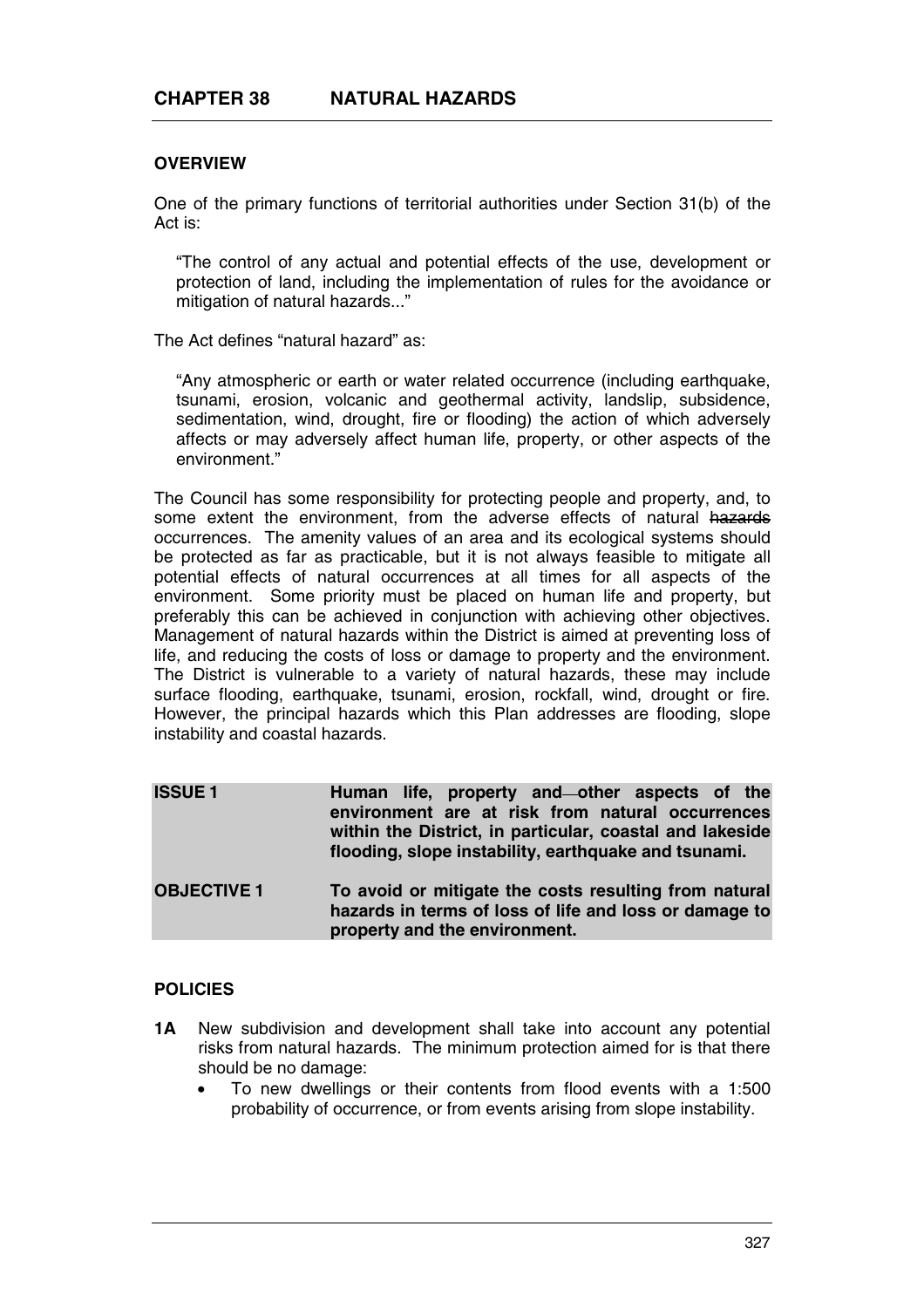- To existing dwellings or their contents from flood events with a 1:200 probability of occurrence, or from events arising from slope instability.
- **1B** On areas around Te Waihora (Lake Ellesmere) and Wairewa (Lake Forsyth), shown on the planning maps as flood prone land, the erection of new dwellings and extensions to existing dwellings, including the setting of floor levels, should not be undertaken where it will create a significant risk to life or property, or risk of injury.
- **1C** Risk reduction measures shall be promoted where existing activities are located in areas of high existing or potential risk.
- **1D** People should be prepared for the occurrence of hazardous events.
- **1E** Council data on natural hazard events will be updated progressively, and consideration given to any need for a review of natural hazards provisions in the Plan.
- **1F** No measure intended to remedy or mitigate a natural hazard should have a significant adverse effect on the environment.
- **1G** In flood-prone areas earthworks should only be undertaken in such a way that they do not cause or worsen flood risk elsewhere.
- **1H** Building and subdivision should not be undertaken in areas of Low-Moderate or Moderate-High slope instability, as shown on the planning maps, unless an engineering/geotechnical report supports the development.
- **1I** In areas where existing development is at risk from the effects of slope instability, and a benefit can be provided to the wider community, the Council will give consideration to providing additional retaining structures or other means. Where the main benefit would be to individual property owners, the Council will encourage those owners to do the same.

### **EXPLANATION AND REASONS**

It is the community which suffers the consequences of natural hazards in one way or another, and it is also the community which pays for mitigation measures, whether they be ratepayer funded or a cost to individuals. The levels set here allow for overall protection to gradually increase by setting a higher standard for future construction than for existing development. The costs of these different standards are similar, it being more costly to upgrade hazard management for existing development than for new. The calculation of costs recognises not just the tangible costs but also the intangible costs such as loss of life and social disruption in a disaster, and environmental effects.

Consent Stability maps included with the planning maps, indicate the risk of mass movement. The term 'mass movement' covers the category of gravity-driven soil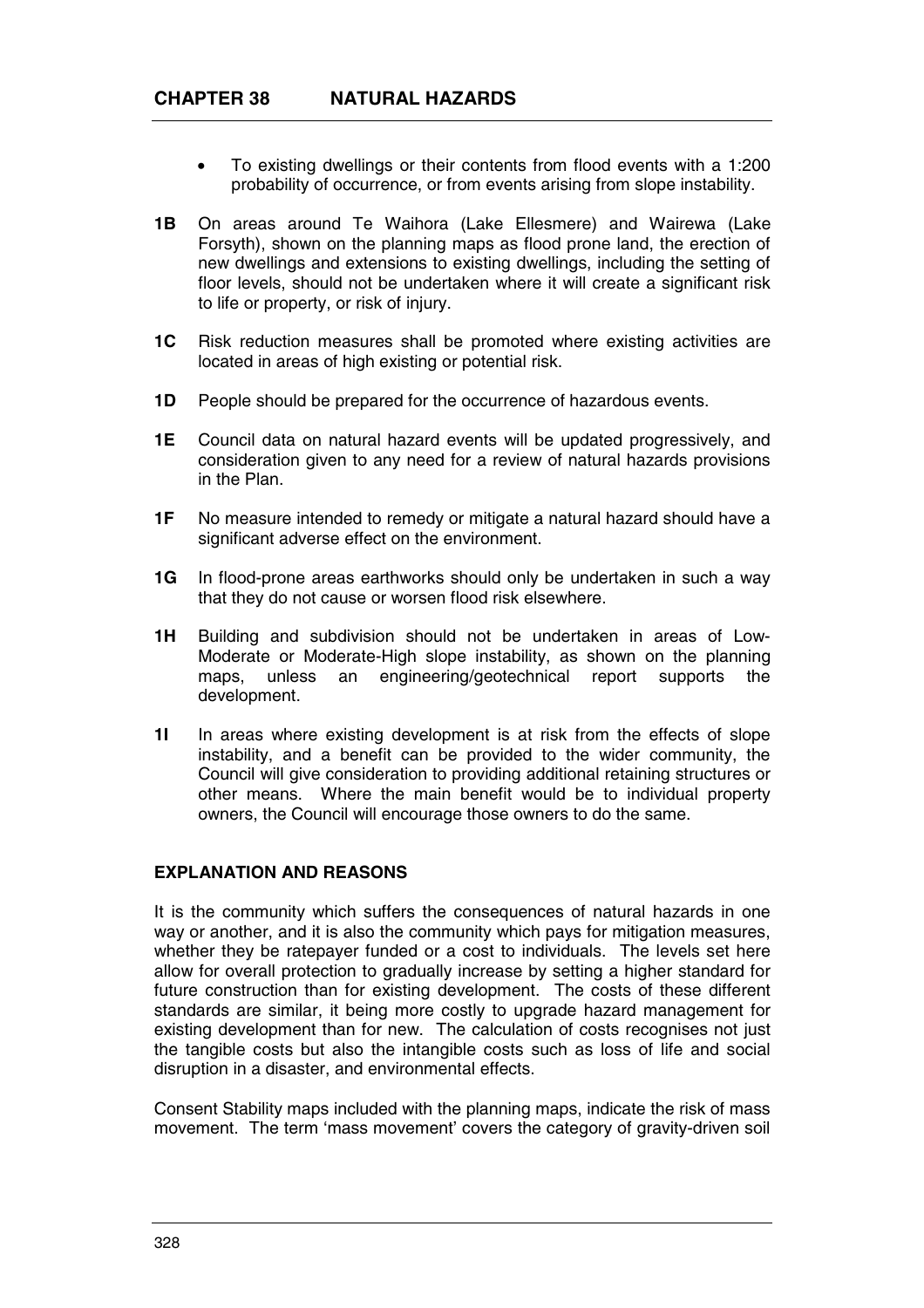instability processes. The high and moderate hazard potential maps have been selected in accordance with the above policies and are intended to achieve the levels of protection indicated in the Environmental Results Anticipated. It should be noted that run-out zones peripheral to the areas of potential slope failure have been included in the areas shown. The categories 'Very Low' to Low Risk', 'Low-Moderate' and 'Moderate-High' indicate three distinct measures of risk. These indicate investigation zones which signal the level of specific engineering geological or geotechnical investigation considered necessary at the building consent or subdivision stage. The most stable zone would not require specialised involvement; the Low-Moderate assumes generally reasonable stability; and the Moderate-High assumes the area is generally unstable, these last two categories would require a specialist engineering geologist or geotechnical engineer to investigate.

The Rural and Settlement maps indicate the risk of lakeside flooding. The 2.74 metre flood control contour line around Te Waihora (Lake Ellesmere) marks the extent to which flooding has occurred in the recent past. To provide freeboard above flood levels recorded in recent years and for larger flood events, floor levels have been set at a minimum of 3.0 metres above mean sea level. The lake is only 1.7 metres above sea level which means that flood waters often take a long time to recede. This can create severe problems with the disposal of effluent.

The minimum floor level of 5.68m.a.m.s.l. in and around Little River is set at 300mm above the highest recorded flood level in this area in order to provide a reasonable margin of safety. Recorded flood levels are believed to be principally influenced by high lake levels, but can be compounded by overflows form poorly maintained steams draining the valleys.

Due to the indicative nature of the contour lines, a site survey may be necessary to determine the ground levels of sites both within and in the immediate vicinity of the contour lines. The Building Act sets a maximum on the level of protection from flooding that can be required under its provisions.

Because of the scale of the mapping and incompleteness of the information on flood risk areas, there are areas outside the flood hazard areas identified which may also have a significant flood risk. A site specific assessment of any site considered to be susceptible to flood risk should be carried out to determine whether any flood risk exists.

Earthworks can worsen flooding, but if used in the right way, can raise building sites and direct floodwaters away from buildings, thereby avoiding or reducing damage.

For natural hazards such as earthquake, tsunami, erosion, wind, drought and fire, neither event modification nor measures to alleviate the effects of these events are considered practicable, but preparedness can still minimise damage and loss should they occur. The Council will play its part in passing on warnings it has received and preparing people in a number of other ways to deal with emergencies.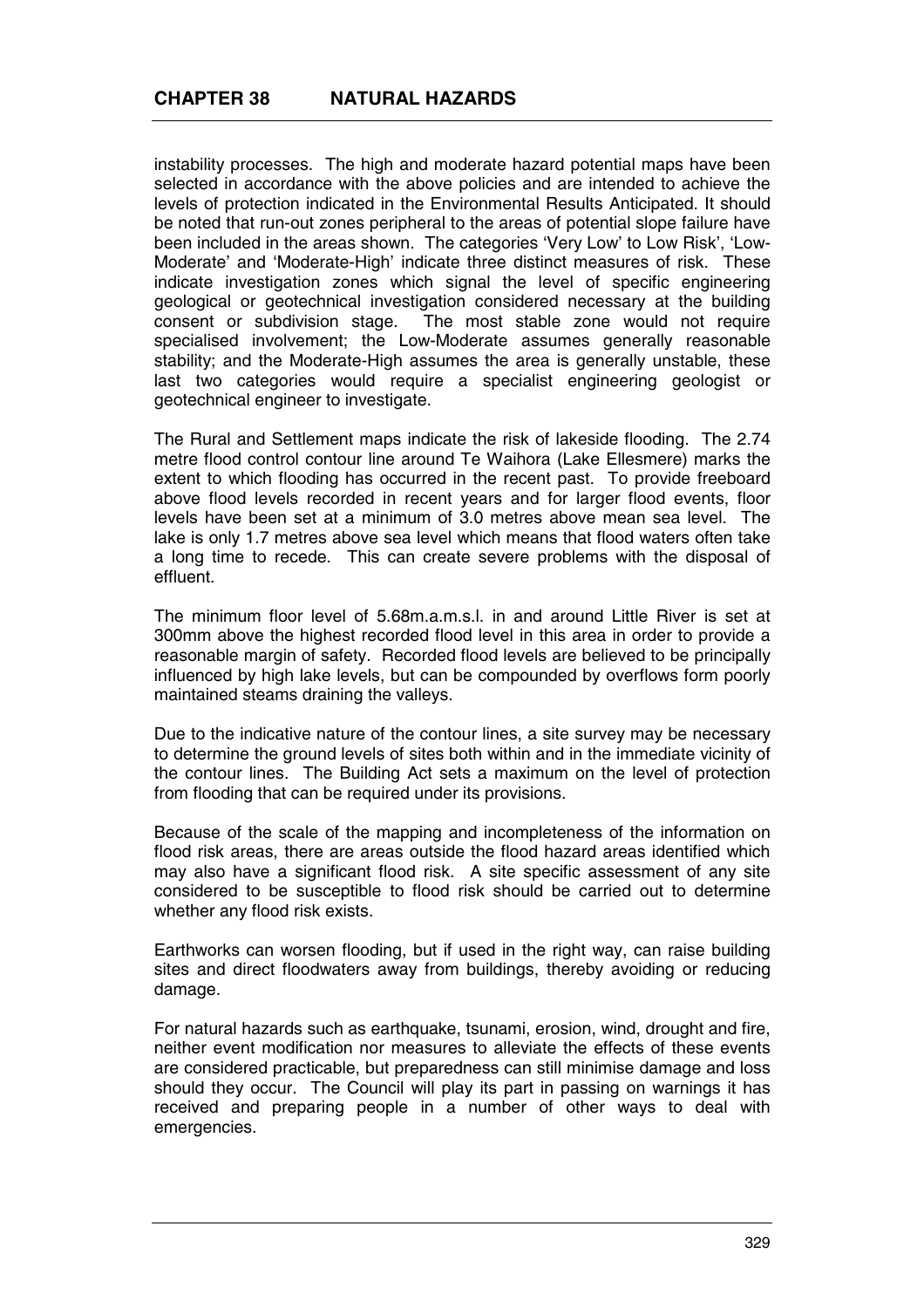| <b>ISSUE 2</b>     | Natural hazard protection measures can have adverse<br>effects on the environment, especially on habitat and<br>amenity values, heritage places, mahinga kai and<br>other taonga. |
|--------------------|-----------------------------------------------------------------------------------------------------------------------------------------------------------------------------------|
| <b>OBJECTIVE 2</b> | To avoid or mitigate significant adverse effects on the<br>environment as a result of methods used to manage<br>natural hazards.                                                  |

#### **POLICY**

**2A** No measure intended to remedy or mitigate a natural hazard should have a significant adverse effect on the environment.

#### **EXPLANATION AND REASONS**

The management of natural hazards can itself result in adverse effects on the environment. By stopping natural disturbances such as flooding, the viability of some indigenous habitats may be reduced. Protection works also have to be designed carefully to prevent transferring a problem, such as flooding, from on area to another.

### **METHODS TO ACHIEVE OBJECTIVES AND POLICIES**

- Areas of Low-Moderate potential risk and Moderate-High potential risk of mass movement have been identified on the Planning maps.
- A flood hazard area is shown on the Planning maps adjacent to the shores of Te Waihora (Lake Ellesmere). This is located on the lake side of the 2.74 metre flood control contour line.
- A flood risk area is shown on the Planning maps as extending from beyond the head of Wairewa (Lake Forsyth) to the settlement of Little River.
- Providing information in disaster preparedness, and setting out how emergency warnings will be communicated.
- The maintenance of an effective Civil Defence operation.
- District Plan rules, such as those on earthworks and indigenous vegetation clearance to control any adverse environmental effects of hazard protection measures.
- Investigation and identification of possible natural hazards within the District (in conjunction with the Canterbury Regional Council where appropriate).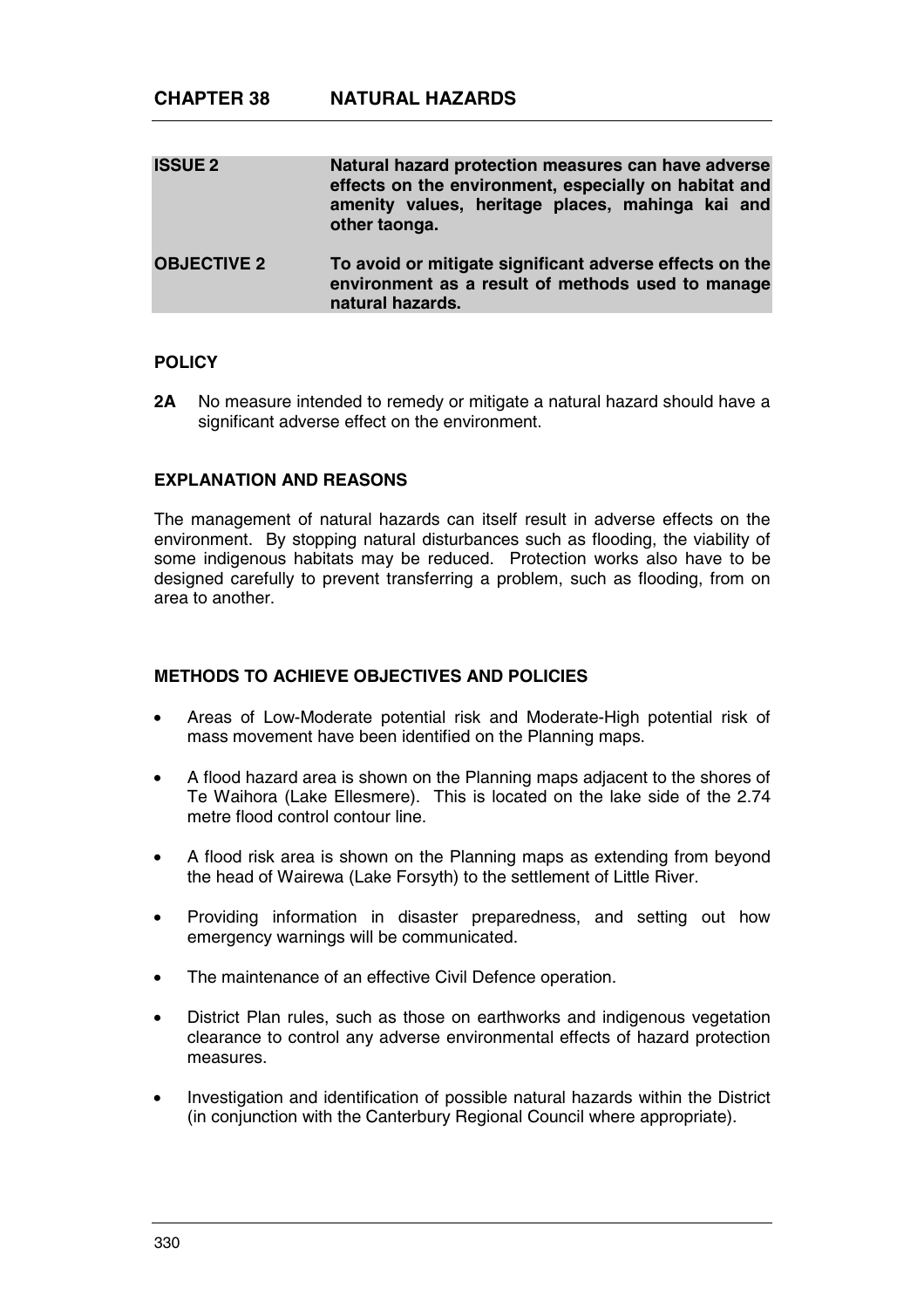- The Council will collect information regarding waterway floodplains to include in the District's Hazards Register.
- The Council is to review and programme improvements to retaining structures as its resources permit.
- The Council is to promote the erection of improved retaining structures by individual property owners.

### **REFERENCE TO REQUIREMENT FOR BUILDING CONSENTS**

On sites classed as Low-Moderate or Moderate-High slope instability, an engineering/geotechnical investigation which satisfies the Council, is required prior to any building consent application being approved.

#### **RULES**

### **1. Permitted Activities**

The following are permitted activities in relation to this chapter, (but they are still subject to the relevant Zone rules and the General Provisions).

- a) No new dwellings or extensions to existing dwellings shall be located inside 2.74 metre flood control contour line around Te Waihora (Lake Ellesmere) on condition that floor levels are at least 3.0 metres above mean sea level.
- b) New dwellings and extensions to existing dwellings on sites identified as being within the flood hazard area around Wairewa (Lake Forsyth) as defined by the 5.68 metre contour line shall have floor levels no less than 5.68 metres above mean sea level.

#### **2. Controlled Activities**

Earthworks undertaken in flood-prone areas (as indicated on the planning maps) is a controlled activity when the following quantities are exceeded in any continuous period of five years:

- a) 10m<sup>3</sup> (volume) or 50m<sup>2</sup> (area) per site where a site is 1 hectare or less in area; or
- b) 10m<sup>3</sup> (volume) or 50m<sup>2</sup> (area) for every hectare of site area where a site is greater than 1 hectare in area.

Note: Any additional restrictions set out in the earthworks rule of the underlying Zone still apply.)

2.1 Matters over which control may be exercised

In considering an application for a controlled activity the Council may exercise its discretion in relation to: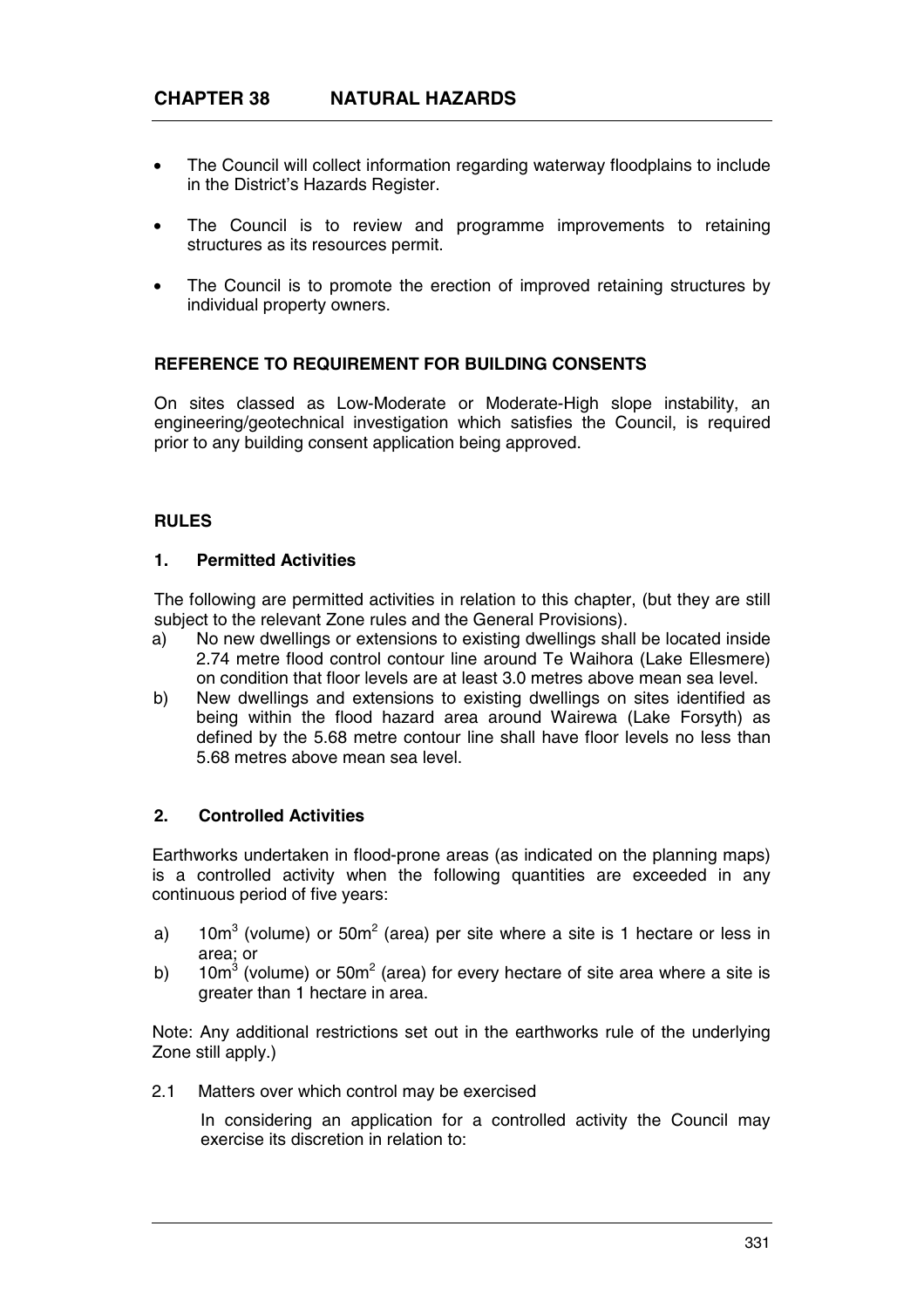• The scale, form and location of earthworks.

### **3. Discretionary Activities**

On sites classed as Low-Moderate or Moderate-High slope instability, subdivision is a discretionary activity.

#### **4. Non-complying Activities**

The following are non-complying activities:

- a) Any new dwelling or extension to an existing dwelling below the flood control contour lines specified in Rule 1 (above).
- b) Any new dwelling or extension to an existing dwelling where the floor level is below the floor levels specified in Rule 1 (above).

# **REFERENCE TO REGIONAL RULES**

The rules of the Regional Coastal Environment Plan apply to parts of the coastal areas of Le Bons Bay, Birdlings Flat and Kaitorete Spit.

### **ASSESSMENT OF APPLICATIONS**

#### **5. Discretionary Activities**

Applications for discretionary activities will be assessed against the following:

- The relevant objectives and policies of the Natural Hazards Chapter.
- Any other objectives and policies of the Plan which are relevant to consideration of the application.
- Any relevant criteria set out in Chapter 30 (Resource Consent Procedures).

On sites classed as Low-Moderate or Moderate-High slope instability, an engineering/geotechnical investigation with satisfies the Council is required prior to any subdivision consent application being approved.

# **ANTICIPATED ENVIRONMENTAL RESULTS**

The following environmental results are anticipated from the implementation of the objective and policies relating to natural hazards: